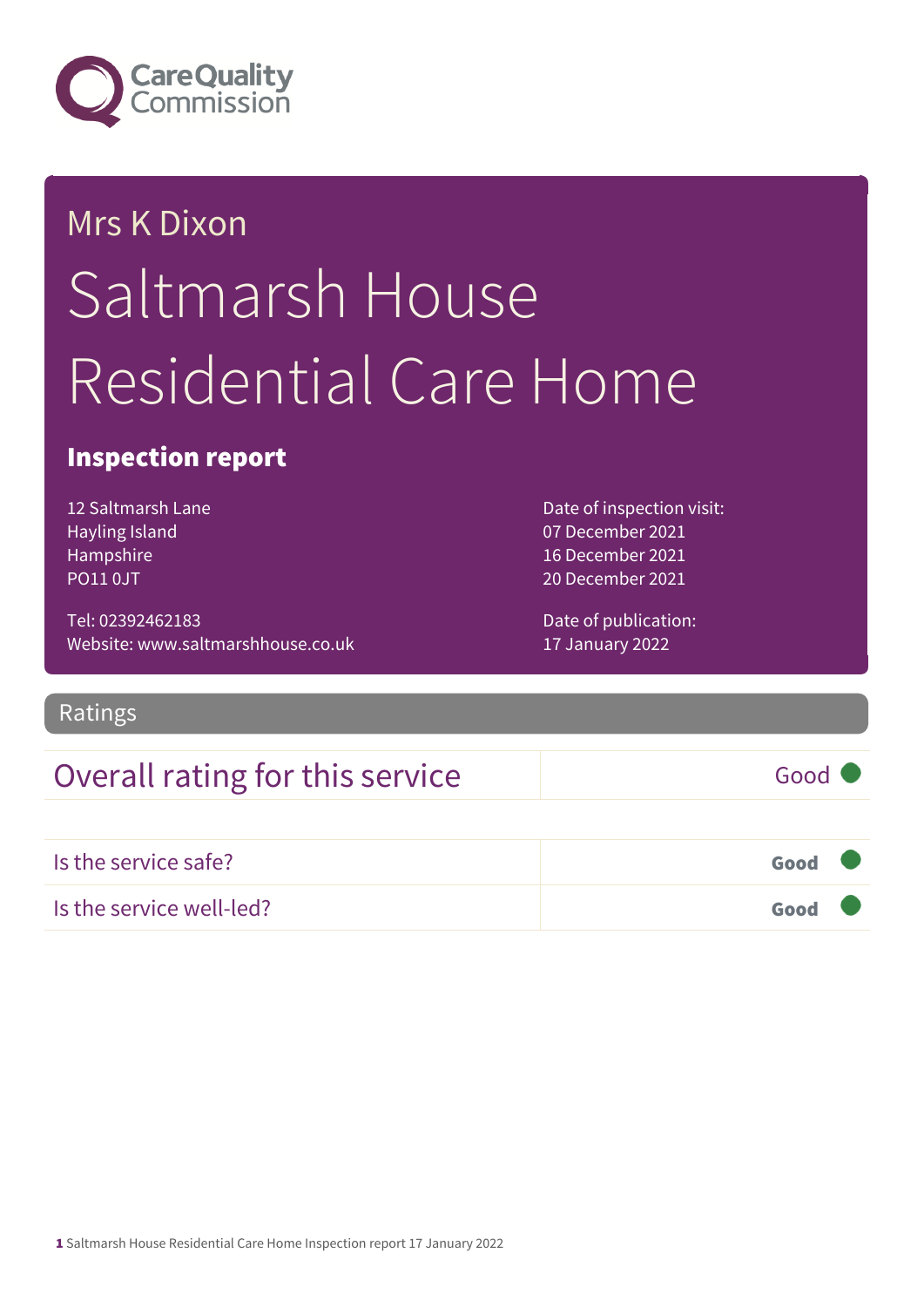## Summary of findings

### Overall summary

#### About the service

Saltmarsh House Residential Care Home provided personal care to nine people aged 65 and over at the time of the inspection. The service can support up to 12 people in one adapted building.

The provider was registered as an individual (sole trader) with direct responsibility for the carrying on of the regulated activity at the location. As a consequence they did not need to have a registered manager.

#### People's experience of using this service and what we found

People were protected from avoidable harm and abuse. There were improvements in how the provider managed medicines and risks to people's safety and well-being. The provider supported people to keep themselves and their belongings safe and secure. We were assured people were protected from risks associated with the spread of infections.

The service was well managed and led. The leadership and culture promoted good quality, person-centred care. There were improvements in how the provider monitored the quality of service people received.

For more details, please see the full report which is on the Care Quality Commission (CQC) website at www.cqc.org.uk.

Rating at last inspection (and update) The last rating for this service was requires improvement (published 7 October 2019) and there were breaches of two regulations.

The provider completed an action plan after the last inspection to show what they would do and by when to improve.

At this inspection we found improvements had been made and the provider was no longer in breach of regulations.

Why we inspected

This was a planned inspection based on the previous rating.

We looked at infection prevention and control measures under the safe key question. We look at this in all care home inspections even if no concerns or risks have been identified. This is to provide assurance that the service can respond to COVID-19 and other infection outbreaks effectively.

We carried out an unannounced comprehensive inspection of this service on 1 August 2019. Breaches of two legal requirements were found. The provider completed an action plan after the last inspection to show what they would do and by when to improve in the areas of good governance, and safe care and treatment.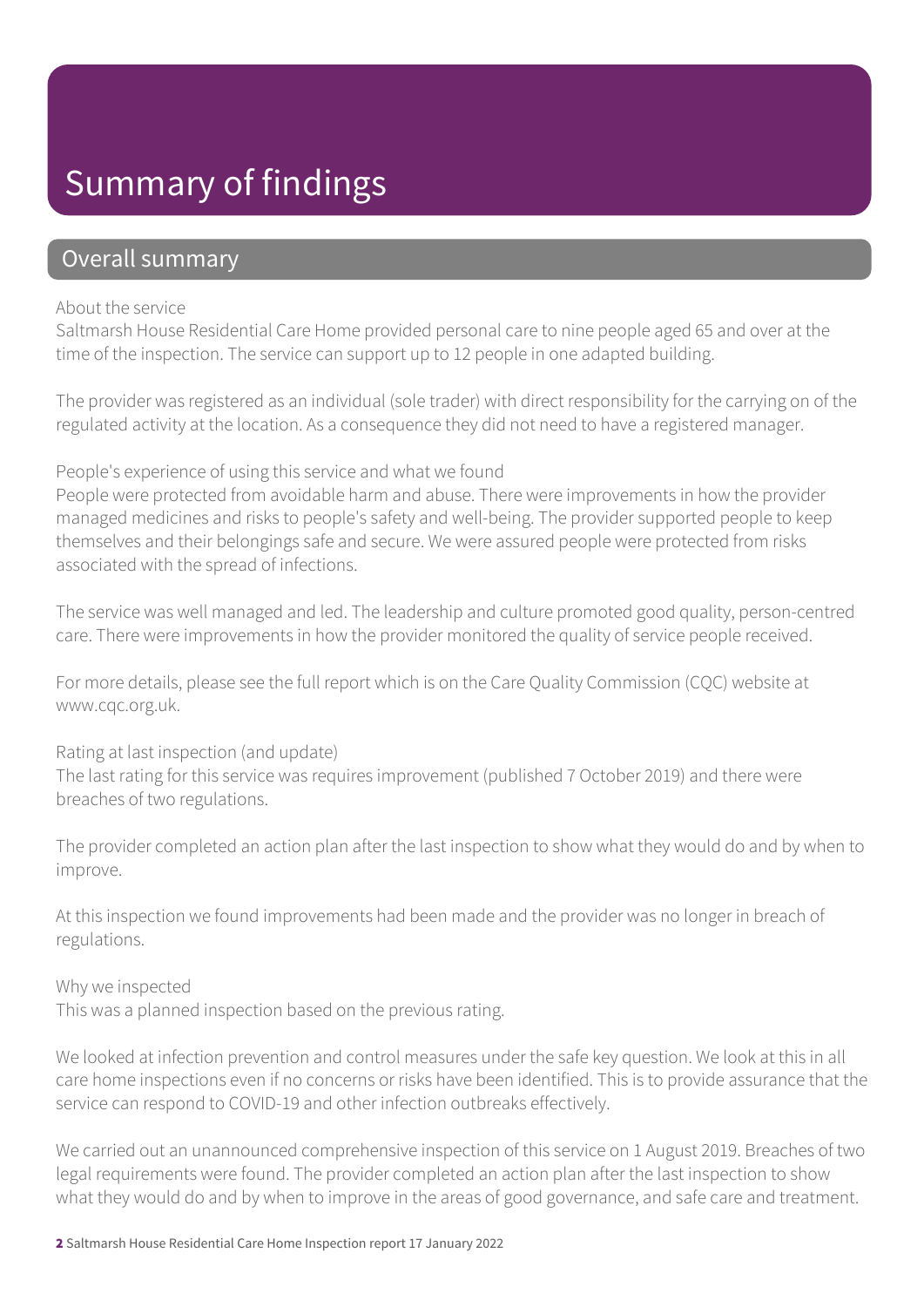We undertook this focused inspection to check they had followed their action plan and to confirm they now met legal requirements. This report only covers our findings in relation to the key questions safe and well-led which contain those requirements.

The ratings from the previous comprehensive inspection for those key questions not looked at on this occasion were used in calculating the overall rating at this inspection. The overall rating for the service has changed from requires improvement to good. This is based on the findings at this inspection.

You can read the report from our last comprehensive inspection, by selecting the 'all reports' link for Saltmarsh House Residential Care Home on our website at www.cqc.org.uk.

#### Follow up

We will continue to monitor information we receive about the service until we return to visit as per our reinspection programme. If we receive any concerning information we may inspect sooner.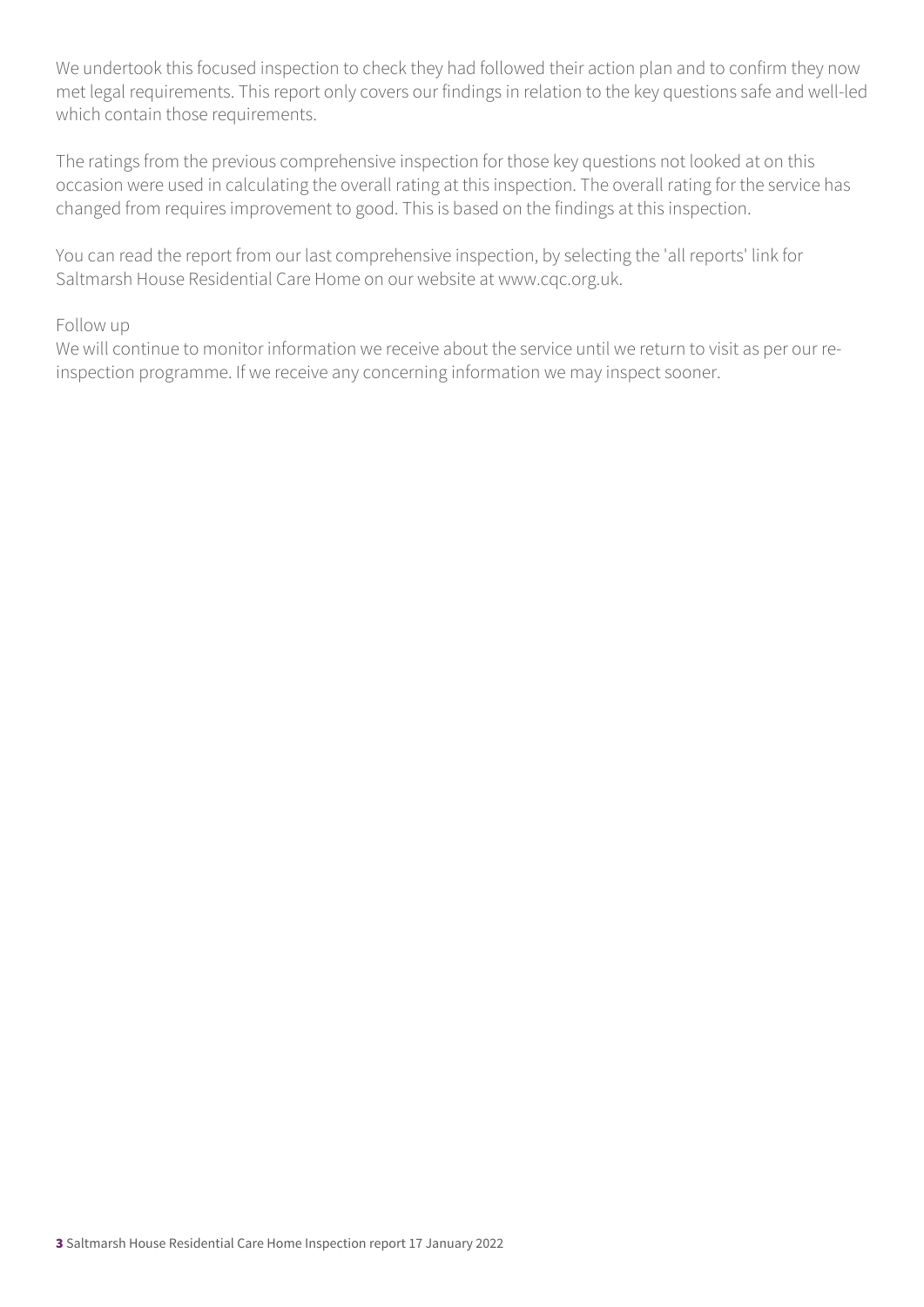## The five questions we ask about services and what we found

We always ask the following five questions of services.

| Is the service safe?                    | Good |
|-----------------------------------------|------|
| The service was safe.                   |      |
| Details are in our safe findings below. |      |
|                                         |      |
| Is the service well-led?                | Good |
| The service was well-led.               |      |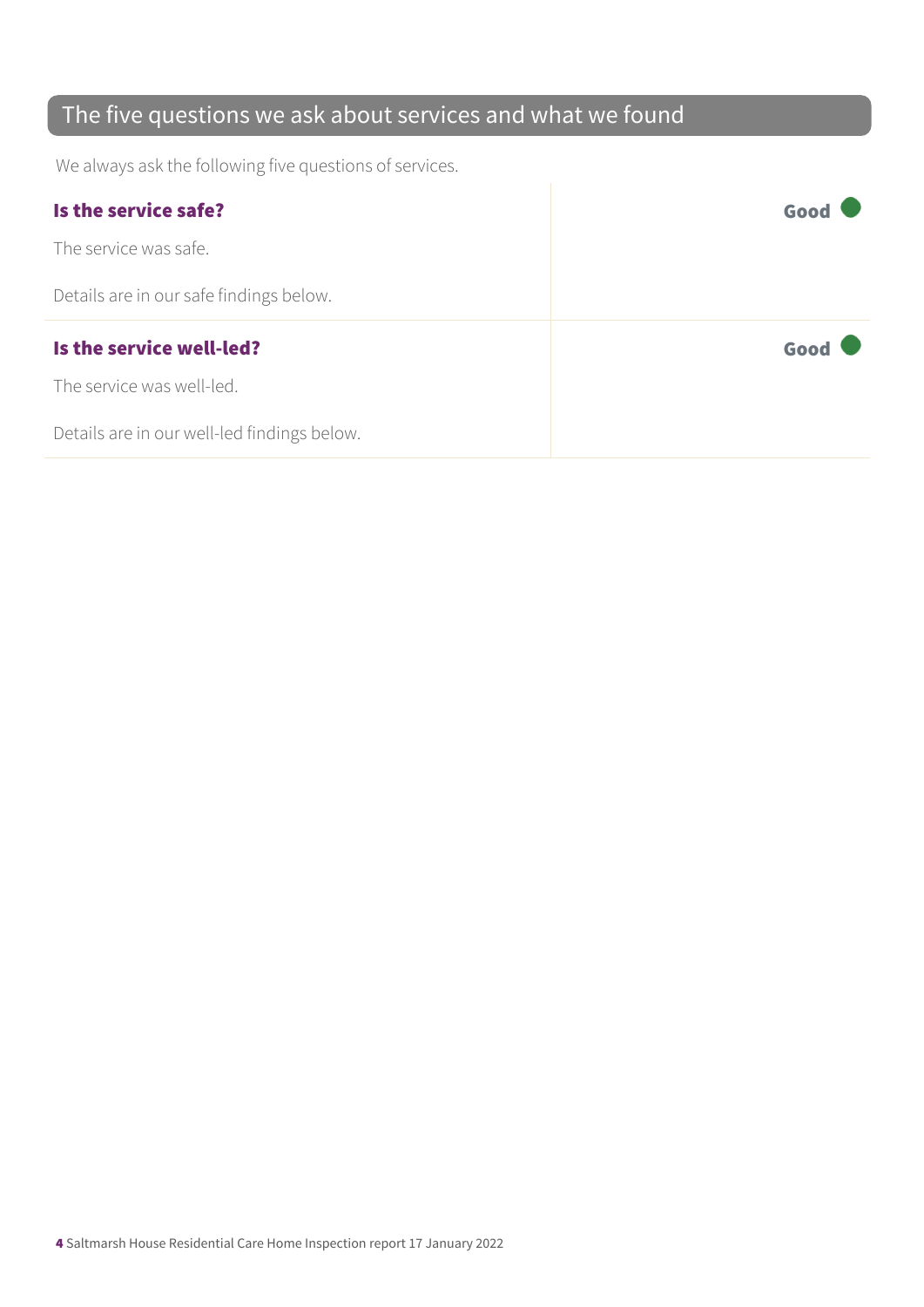

# Saltmarsh House Residential Care Home

Detailed findings

# Background to this inspection

The inspection

We carried out this inspection under Section 60 of the Health and Social Care Act 2008 (the Act) as part of our regulatory functions. We checked whether the provider was meeting the legal requirements and regulations associated with the Act. We looked at the overall quality of the service and provided a rating for the service under the Care Act 2014.

As part of this inspection we looked at the infection control and prevention measures in place. We did this to understand how prepared the service was to prevent or manage an infection outbreak, and to identify good practice we can share with other services.

Inspection team One inspector carried out this inspection.

#### Service and service type

Saltmarsh House Residential Care Home is a 'care home'. People in care homes receive accommodation and personal care as a single package under one contractual agreement. The Care Quality Commission (CQC) regulates both the premises and the care provided, and both were looked at during this inspection.

Notice of inspection This inspection was unannounced.

What we did before the inspection We reviewed the last inspection report and information we had received about the service since the last inspection.

During the inspection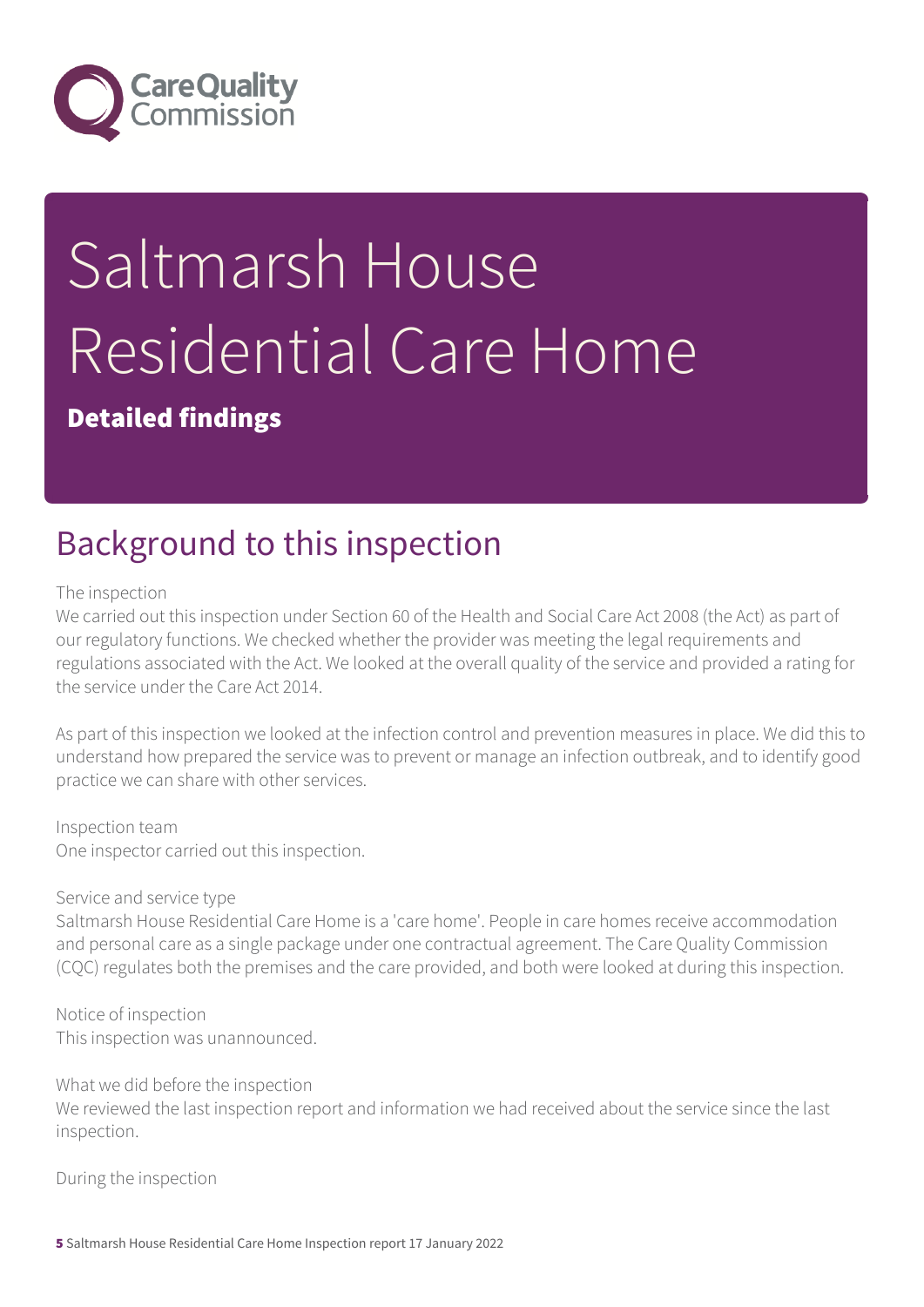We spoke with three people who used the service and a visiting relative about their experience of the care provided. We spoke with the provider and four members of staff.

We reviewed a range of records. This included three people's care records and medication records. We looked at two staff files in relation to recruitment and staff supervision. A variety of records relating to the management of the service, including policies and procedures were reviewed.

#### After the inspection

We continued to seek clarification from the provider to validate evidence found. We reviewed records the provider sent us in the days following the inspection.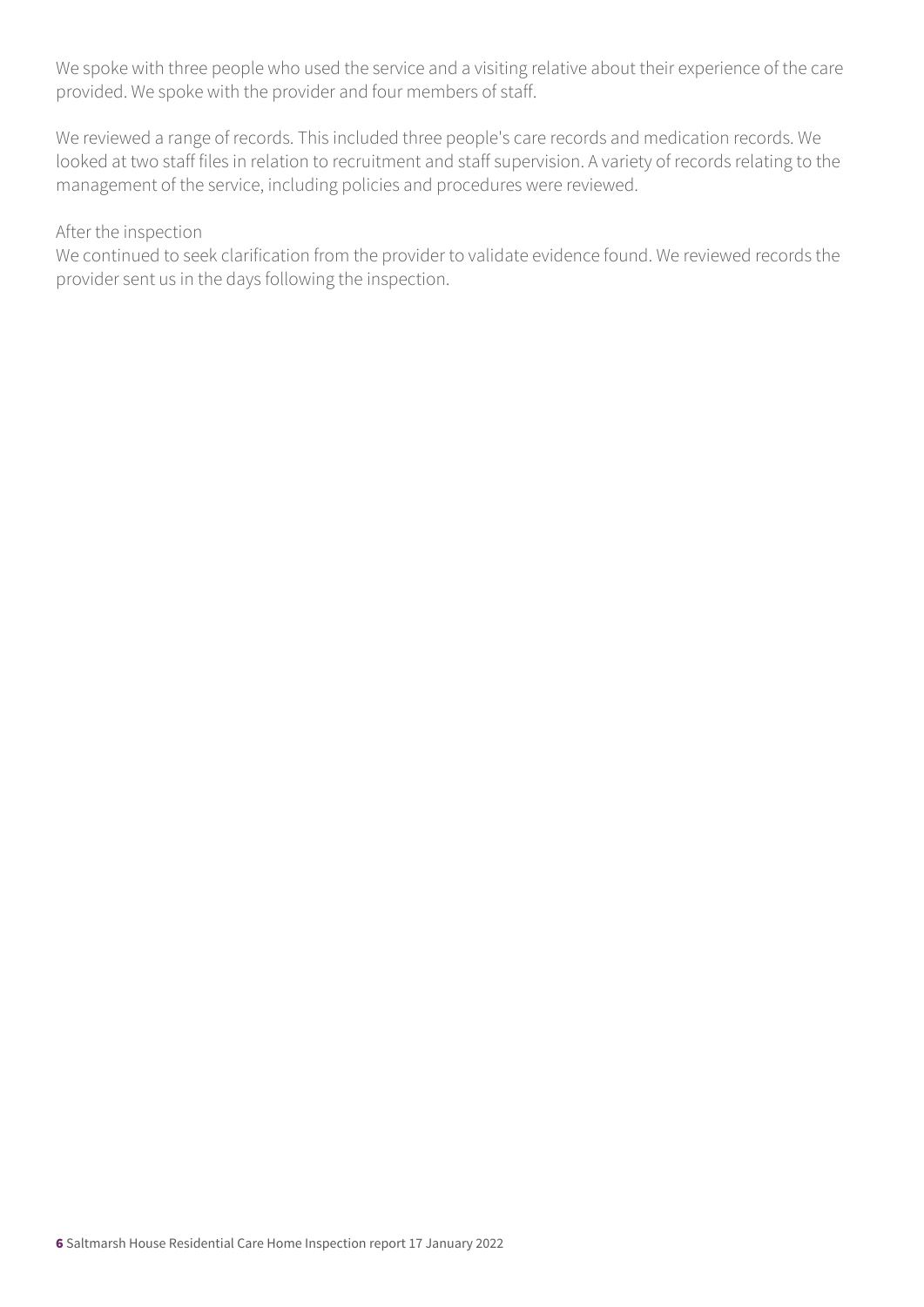## Is the service safe?

# Our findings

Safe – this means we looked for evidence that people were protected from abuse and avoidable harm.

At the last inspection this key question was rated as requires improvement. At this inspection this key question has now improved to good. This meant people were safe and protected from avoidable harm.

Assessing risk, safety monitoring and management

At our last inspection the provider had failed to maintain accurate, complete and contemporaneous records to adequately assess, monitor and mitigate the potential risks to people. This was a breach of regulation 17 (Good governance) of the Health and Social Care Act 2008 (Regulated Activities) Regulations 2014.

Enough improvement had been made at this inspection and the provider was no longer in breach of regulation 17.

● The provider used a computer-based care planning and risk assessment system to assess and record people's individual risks. There were detailed and individual assessments for risks arising from people's medical conditions and care needs. These were reflected in people's care plans and records the provider kept about people's individual care needs. Staff had up to date information about people's risks, and were aware of people's risks and how to prevent and reduce them.

● The provider took action to assess and reduce risks associated with people's living environment. There had been a recent fire risk assessment and report which had not identified significant concerns. The provider took action to manage the risk of water-borne infection, such as legionella. There was a business continuity plan which was regularly updated.

#### Using medicines safely

At our last inspection the provider had failed to ensure medicines were safely stored and managed. This was a breach of regulation 12 (Safe care and treatment) of the Health and Social Care Act 2008 (Regulated Activities) Regulations 2014.

Enough improvement had been made at this inspection and the provider was no longer in breach of regulation 12.

● People received their medicines safely from staff who were trained and whose competency was checked regularly. A relative we spoke with was satisfied with the provider's arrangements for supporting people with their medicines. There were appropriate risk assessments in place, for instance for people who preferred to look after their own medicines.

● The provider had effective arrangements in place to monitor and check medicines were stored and managed safely. There were appropriate policies and procedures, including individual protocols for people who had medicines to be administered "as required". Staff kept accurate and up to date records of medicines administered.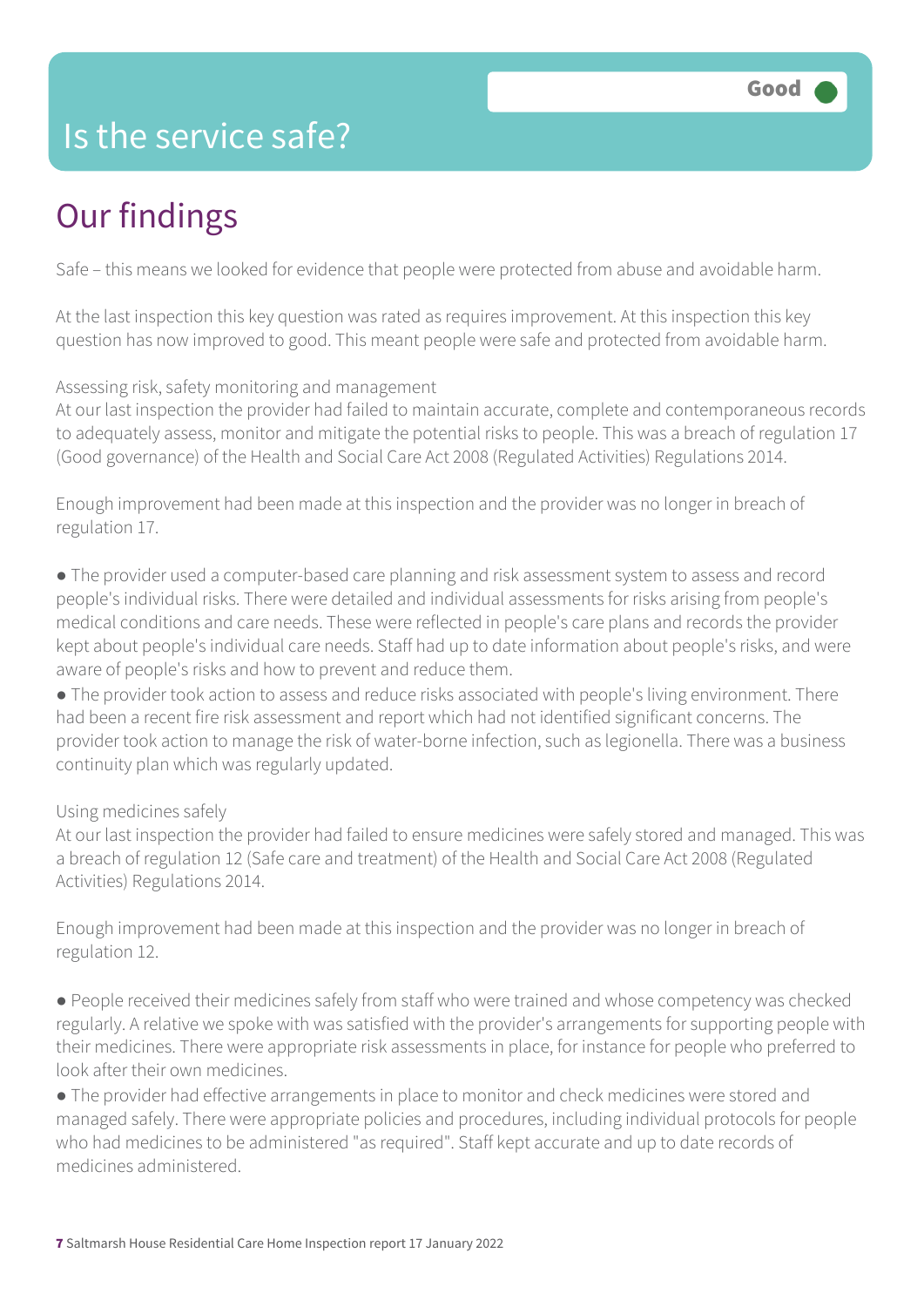Systems and processes to safeguard people from the risk of abuse

● People were safe and protected from abuse, harm and discrimination. People told us they felt safe. Staff had been trained in safeguarding and were aware of the risk of abuse and signs to look out for.

● The provider had systems and processes in place to protect people from the risk of abuse. Staff were confident concerns would be addressed appropriately if they reported them. The provider was open and transparent in reporting any concerns to us and to the local authority.

#### Staffing and recruitment

● There were enough staff with the right mix of skills to support people safely. People and their relatives had no concerns about staffing levels or staff abilities. We saw staff went about their duties in a calm, professional manner without having to rush. When needed staff were able to give people individual support.

• The provider made the necessary checks when recruiting new staff. The provider had maintained their recruitment process during the COVID-19 pandemic. They had obtained the necessary records, such as evidence of a Disclosure and Barring Service (DBS) check.

#### Preventing and controlling infection

- At our previous inspection we identified infection control risks arising from poorly maintained fixtures and fittings. These had been resolved at this inspection. We saw the home was cleaned and maintained to the higher standards required during the COVID-19 pandemic.
- We were assured the provider was preventing visitors from catching and spreading infections.
- We were assured the provider was meeting shielding and social distancing rules.
- We were assured the provider was admitting people safely to the service.
- We were assured the provider was using Personal Protective Equipment (PPE) effectively and safely.
- We were assured the provider was accessing testing for people using the service and staff.
- We were assured the provider was promoting safety through the layout and hygiene practices of the premises.
- We were assured the provider was making sure infection outbreaks can be effectively prevented or managed.
- We were assured the provider's infection prevention and control policy was up to date.
- We were somewhat assured the provider was facilitating visits for people living in the home in accordance with the current guidance.
- We signposted the provider to the current guidance on the government website regarding duration of visits, and people's rights to have a nominated essential care giver.

#### Learning lessons when things go wrong

● In the event of accidents or incidents staff made the necessary records. The provider followed up if these identified learning or required changes. The staff team were confident that any concerns identified would be followed up in an open and transparent way.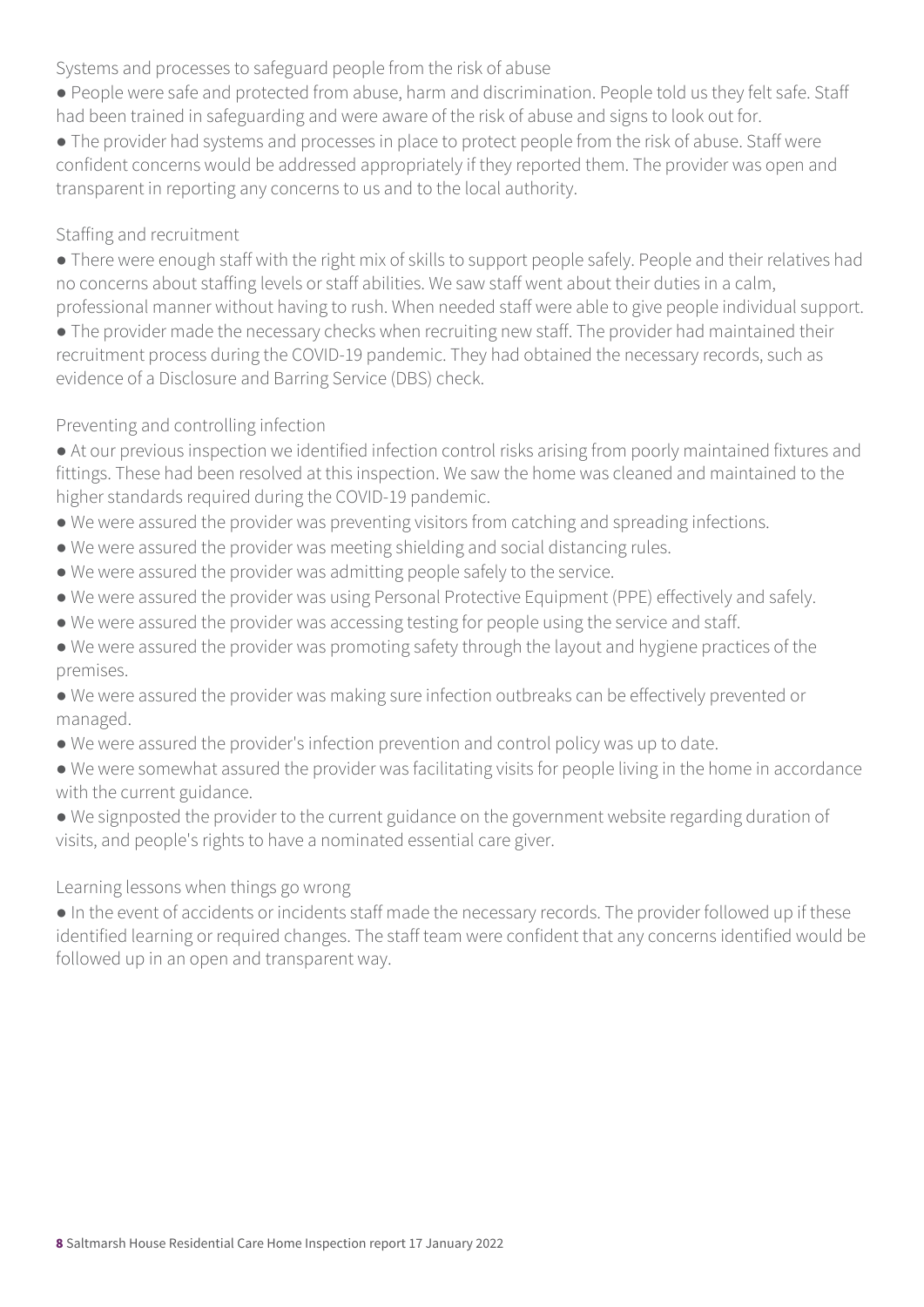## Is the service well-led?

# Our findings

Well-led – this means we looked for evidence that service leadership, management and governance assured high-quality, person-centred care; supported learning and innovation; and promoted an open, fair culture.

At the last inspection this key question was rated as requires improvement. At this inspection this key question has now improved to good. This meant the service was consistently managed and well-led. Leaders and the culture they created promoted high-quality, person-centred care.

Managers and staff being clear about their roles, and understanding quality performance, risks and regulatory requirements; Continuous learning and improving care At our last inspection the provider had failed to have effective systems or processes in place to assess, monitor and mitigate the risks relating to people's health, safety and welfare. This was a breach of regulation 17 (Good governance) of the Health and Social Care Act 2008 (Regulated Activities) Regulations 2014.

Enough improvement had been made at this inspection and the provider was no longer in breach of regulation 17.

• The provider sent us a plan of action following the last inspection. We found improvements had been made in the areas covered. Care plans and other records, including medicines records, were up to date, clear, and contained the required information for staff to support people according to their needs. The provider's processes for monitoring the quality of care people received had been effective in identifying and driving improvements.

● Staff understood their role and responsibilities. These were based on clear job descriptions and managed via day to day contact and good communications. Staff told us they felt empowered to get on with the job, and the provider said they had developed a staff team which they trusted to do the right thing.

● There was a focus on continuous improvement. At the time of this inspection the provider was working on updates to their business continuity plan, their brochures and the staff handbook. The provider engaged with other services in the area to share ideas and good practice.

Promoting a positive culture that is person-centred, open, inclusive and empowering, which achieves good outcomes for people

● Staff told us they appreciated working in a small home with a family atmosphere. They felt supported because there was always somebody available if they needed advice or guidance. Staff gave us examples of good outcomes for people, such as helping a person with their rehabilitation after being in hospital.

● The provider had maintained an approach to the delivery of people's care based on good teamwork. The small, family-run ethos with low staff turnover had allowed staff to get to know people well, understand their needs and deliver individual care to meet their needs.

How the provider understands and acts on the duty of candour, which is their legal responsibility to be open and honest with people when something goes wrong